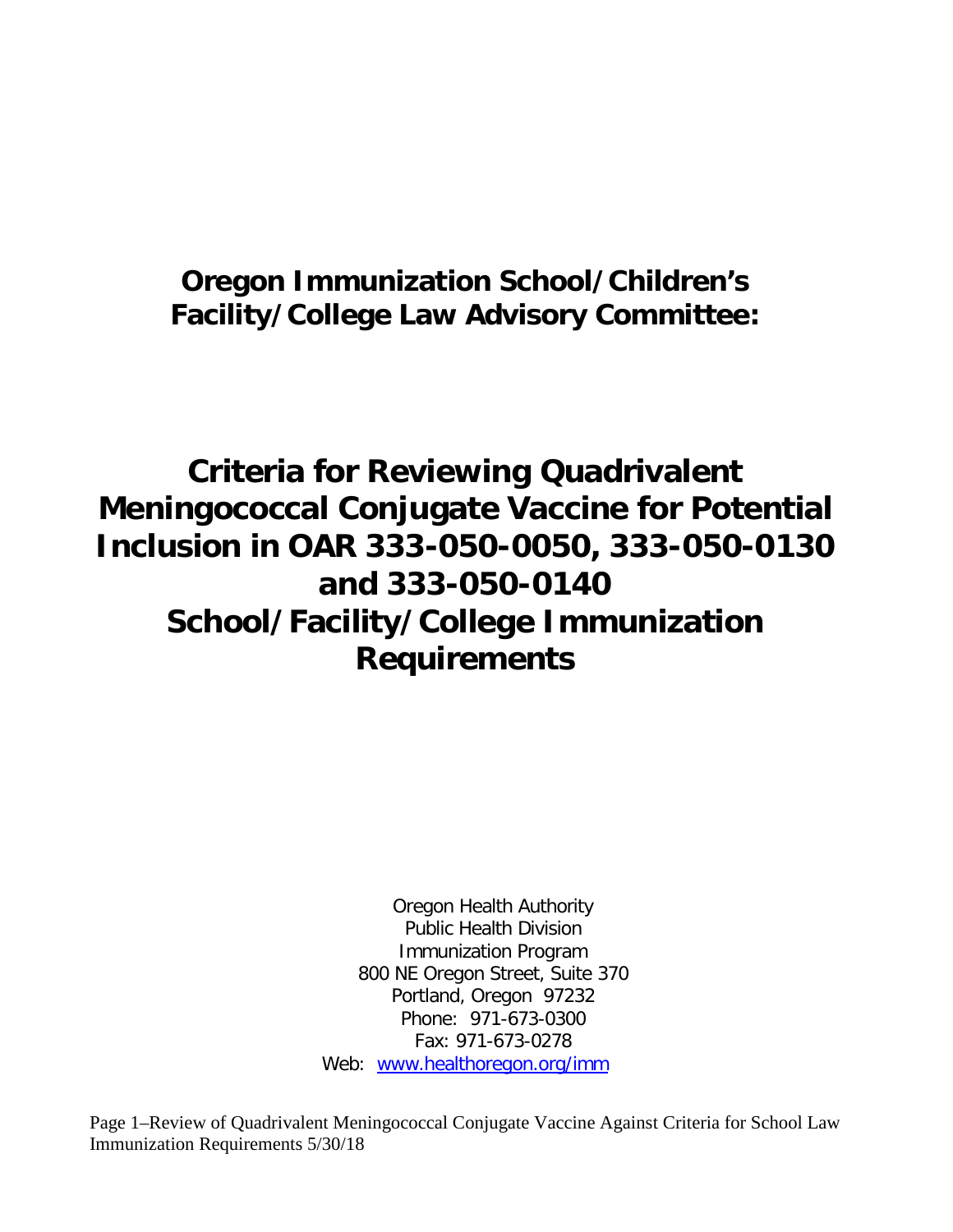#### **Oregon School/Facility Immunization Advisory Committee: Review of Quadrivalent Meningococcal Conjugate Vaccine (MCV4) Against Twelve Criteria for School/Facility/College Immunization Requirements**

#### **Process for Reviewing Antigens for Potential Inclusion in OAR 333-050-0050, 333-050-0130 and 333-050-0140.**

Request for the inclusion of additional antigens or vaccines can come from the Oregon Immunization Program, IPAT (Immunization Policy Advisory Team), Oregon legislature or from the community. Proposed changes to vaccine requirements are discussed with IPAT either in a regularly scheduled meeting or through electronic communication. IPAT will submit their comments and a request for consideration to the Oregon Immunization School Law Advisory Committee.

The Oregon School/Facility Immunization Advisory Committee was established as a part of the school law immunization requirements when the original legislation was passed in 1980. This Committee is composed of immunization stakeholders from the fields of public health, school health, school administration, medicine, day care, child advocacy and consumers (parents). Through consensus, the committee determines what vaccines (antigens) should be included in Oregon school immunization requirements.

Information about new vaccines and the diseases they prevent, including transmission within schools, burden of disease, cost-effectiveness, effect on schools/counties and vaccine availability is presented at a scheduled meeting for committee consideration. The following criteria are an integral part of the discussion and the decision-making process. All 12 criteria must be considered. Members of the Committee are expected to rely on their professional and scientific judgment as well as available data when applying the criteria.

The Committee's recommendation is then submitted to the Oregon Immunization Program for consideration and possible action.

On May 30, 2018, the Immunization School/Facility/College Law Advisory Committee voted to recommend not requiring quadrivalent meningococcal conjugate vaccine for school or college attendance in Oregon.

Page 2–Review of Quadrivalent Meningococcal Conjugate Vaccine Against Criteria for School Law Immunization Requirements 5/30/18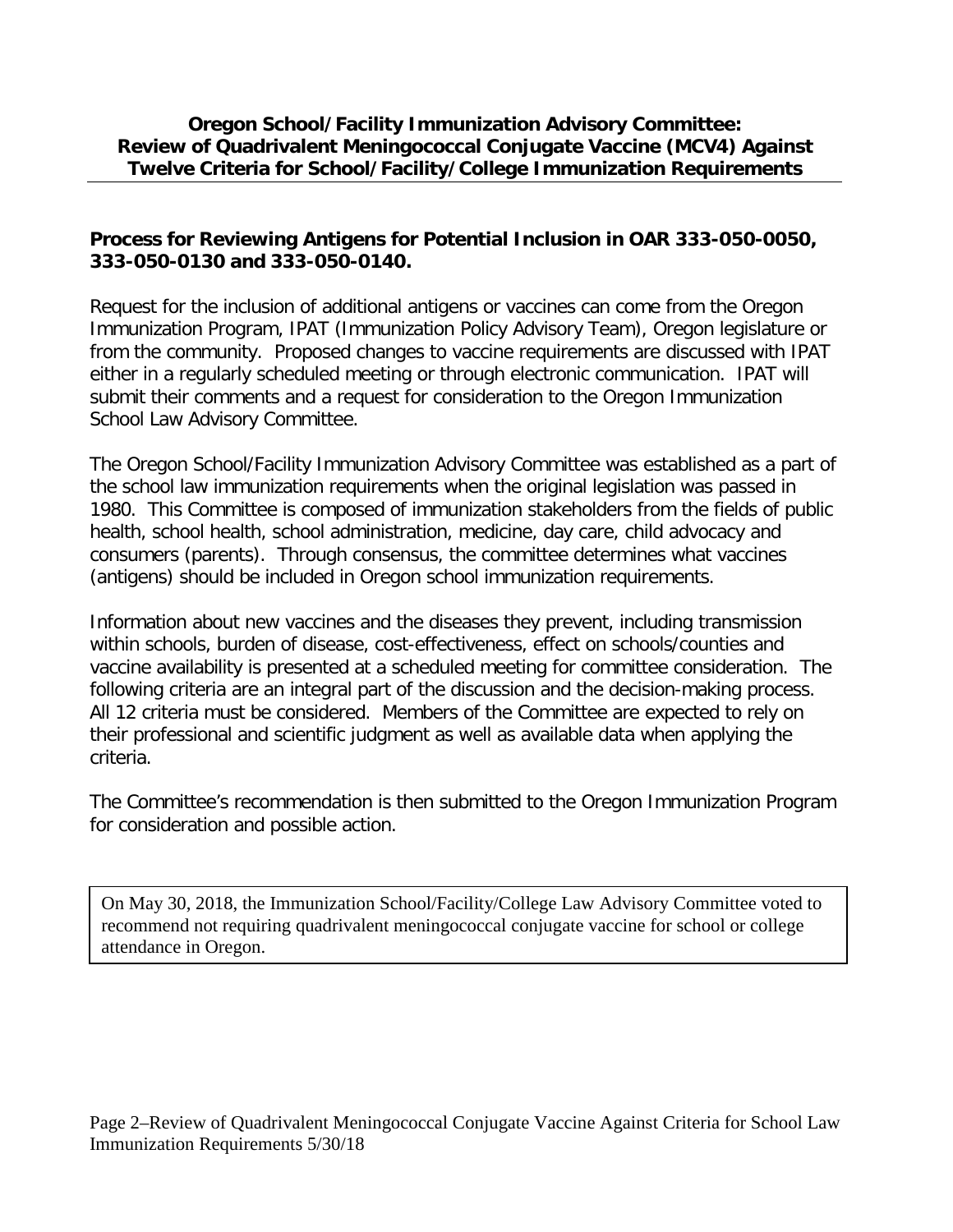### **The 12 Criteria to Consider in Evaluating Quadrivalent Meningococcal Conjugate Vaccine**

#### 1. **The vaccine containing these antigens is recommended by ACIP (Advisory Committee on Immunization Practices) and included on its recommended childhood and adolescent immunization schedule**.

"Meningococcal disease can refer to any illness caused by the type of bacteria called Neisseria meningitidis, also known as meningococcus. These illnesses are often severe and can be deadly. They include infections of the lining of the brain and spinal cord (meningitis) and bloodstream infections (bacteremia or septicemia). These bacteria spread through the exchange of respiratory and throat secretions like spit (e.g., by living in close quarters, kissing)."

<https://www.cdc.gov/vaccines/vpd/mening/public/index.html>

ACIP recommends routine vaccination of all persons aged 11-18 years with two doses of quadrivalent meningococcal conjugate vaccine (MCV4). One dose is also recommended for unvaccinated first year college students up through age 21 living in residential housing. These students are at a small increased risk for meningococcal disease caused by Neisseria meningitidis bacteria. MCV4 provides protection from 4 serogroups of bacteria, A, C, Y and W-135. Vaccination is also recommended for certain high-risk individuals in other age groups.

CDC. *Epidemiology and Prevention of Vaccine-Preventable Diseases*, 13th Edition, pages 231-245. Available at<http://www.cdc.gov/vaccines/Pubs/pinkbook/downloads/mening.pdf>

CDC. Prevention and Control of Meningococcal Disease: Recommendations of the Advisory Committee on Immunization Practices (ACIP). *MMWR*. March 22, 2013 / 62(RR02);1-22. Available at<http://www.cdc.gov/mmwr/preview/mmwrhtml/rr6202a1.htm>

#### 2. **The vaccine prevents disease with a significant morbidity and mortality in at least some subset of the Oregon's population.**

Invasive meningococcal disease (IMD) is a serious disease, with a case-fatality rate of 10-15% even with appropriate antibiotic therapy, but the disease is increasingly rare. In Oregon, the incidence has decreased 79% since 1996. However, Oregon still has a higher rate of meningococcal disease than the U.S. average (see chart below). The overall number of Oregon cases decreased 52% from 1996 to 2004, prior to licensure of MCV4 in 2005. During this nine-year period, Oregon reported an average of 69 cases a year. After vaccine licensure, from 2006 through 2016, Oregon reported an average of 27 cases per year. From 2006 through 2016, 31 cases were reported in ages 5-17

Page 3–Review of Quadrivalent Meningococcal Conjugate Vaccine Against Criteria for School Law Immunization Requirements 5/30/18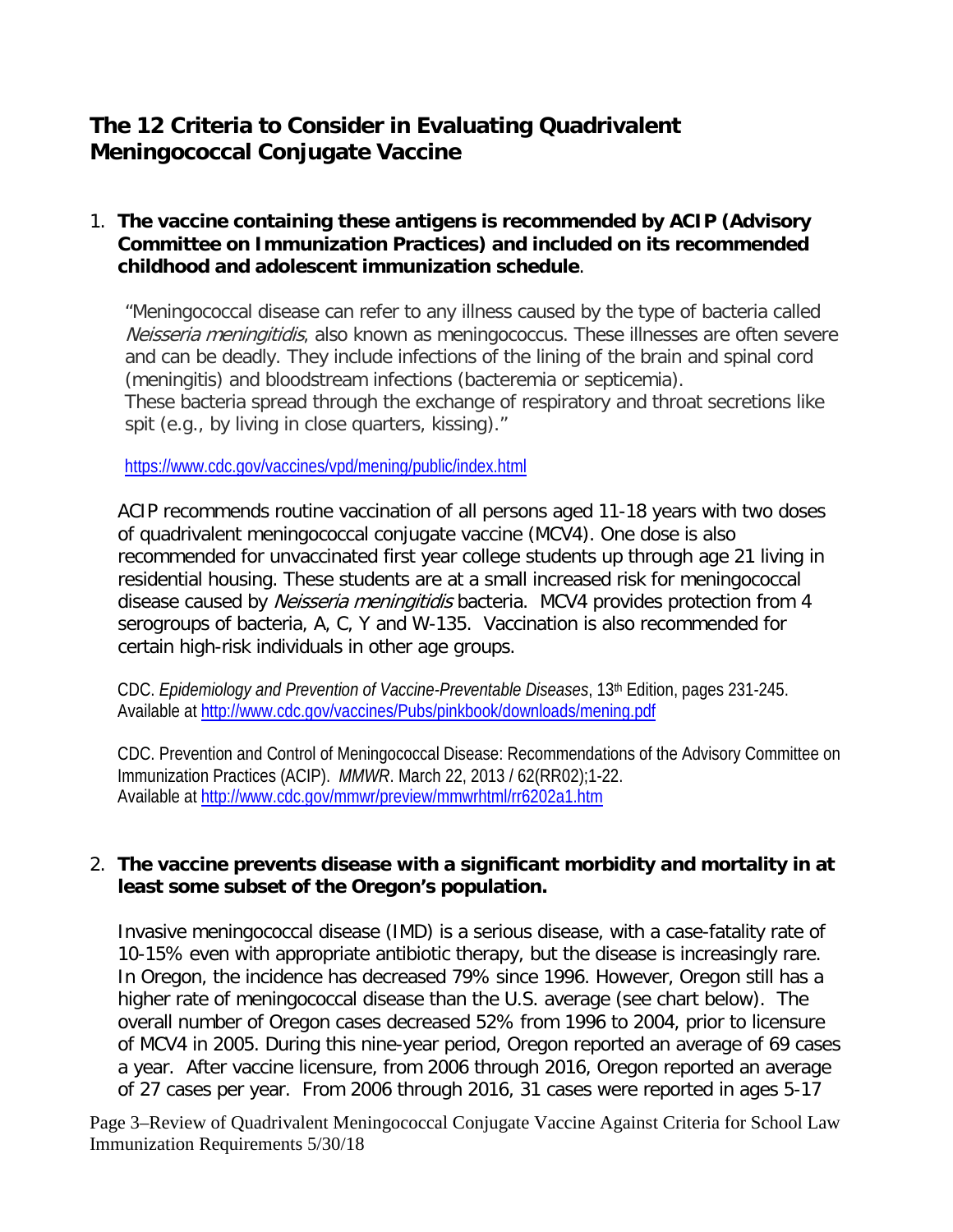years, for an average of 3 cases per year in this age group. From 2006 through 2016, 46 cases were reported in ages 18-24 years, for an average of 6 cases per year in this age group. From 2010 through 2016, 50% in ages 5-17 years and 43% in ages 18-24 years were due to a serogroup included in quadrivalent meningococcal conjugate vaccine. The occurrence of disease during this time has not been constant and has demonstrated a general trend of decreasing incidence. The highest rates of disease occur among infants, but the vaccine is recommended only for infants at high risk; there is no universal recommendation for infants to receive meningococcal vaccine.



## **Incidence of IMD Cases**

Oregon Acute and Communicable Disease Program, 2010, 2018.

CDC. *Epidemiology and Prevention of Vaccine-Preventable Diseases*, 13th Edition, pages 231-245. Available at<http://www.cdc.gov/vaccines/Pubs/pinkbook/downloads/mening.pdf>

#### 3. **The vaccine (antigen) is cost-effective from a societal perspective in Oregon.**

The following table summarizes cost-effectiveness estimates for different strategies of MCV4 vaccination in adolescents. A two dose schedule at 11 and 16 years is estimated

Page 4–Review of Quadrivalent Meningococcal Conjugate Vaccine Against Criteria for School Law Immunization Requirements 5/30/18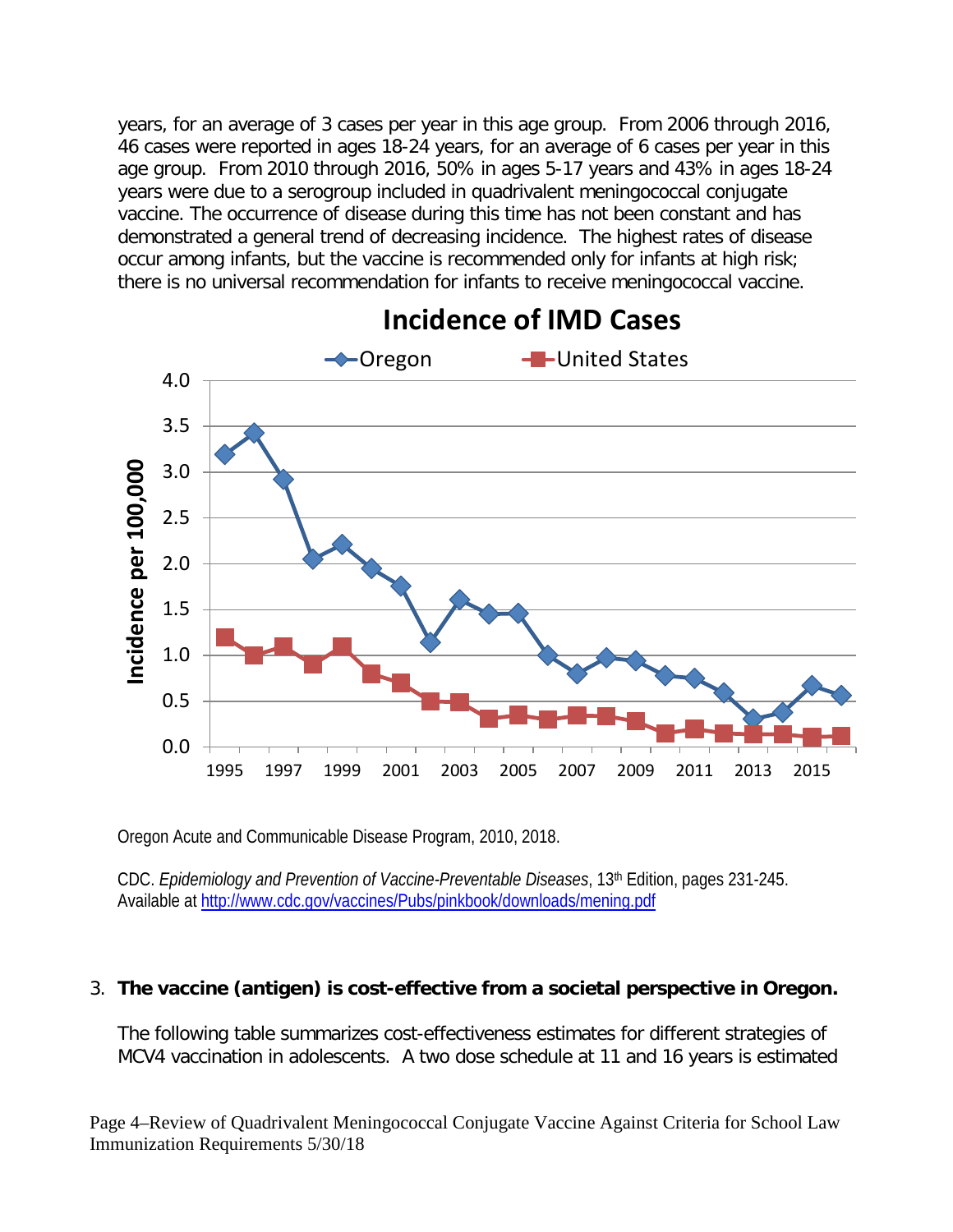to prevent the highest number of cases and deaths, and to be the most cost effective; this is the recommendation adopted from ACIP.

| <b>TABLE 5. Summary of cost-effectiveness analyses of different strategies for adolescent</b><br>vaccination — United States |     |                  |                                     |                     |                   |                           |                                           |                         |  |
|------------------------------------------------------------------------------------------------------------------------------|-----|------------------|-------------------------------------|---------------------|-------------------|---------------------------|-------------------------------------------|-------------------------|--|
| <b>Dosage</b>                                                                                                                |     |                  | <b>Cases averted Deaths averted</b> |                     | <b>OALY</b> saved |                           | <b>Cost per QALY saved</b><br><b>(\$)</b> |                         |  |
|                                                                                                                              | No. |                  |                                     | (Range) No. (Range) | No.               | (Range)                   | No.                                       | (Range)                 |  |
| 1 dose at 11 yrs                                                                                                             | 94  | $(43-165)$ 11    |                                     | $(5-20)$            | 736               | $(330 -$<br>1,130)        | 256,000                                   | $(84,000 -$<br>650,000) |  |
| 1 dose at 15 yrs                                                                                                             |     | $115(51-205)$ 14 |                                     | $(6-25)$            | 850               | $(390 -$<br>1,380)        | 219,000                                   | $(63,000 -$<br>600,000  |  |
| 1 dose at 11 yrs with<br>booster dose at 16 184 (92-308) 22<br>yrs                                                           |     |                  |                                     | $(11-40)$           |                   | 1,442 $^{(610-}_{2,130)}$ | 212,000                                   | $(67,000 - 535,000)$    |  |
| <b>Abbreviation:</b> $QALY =$ quality-adjusted life years.                                                                   |     |                  |                                     |                     |                   |                           |                                           |                         |  |
| <b>Source:</b> Unpublished data with updated estimates, Advisory Committee on Immunization                                   |     |                  |                                     |                     |                   |                           |                                           |                         |  |

Practices (ACIP) meeting, October 2010. Methods described in Shepard CW, Ortega-Sanchez IR, Scott RD 2nd, Rosenstein NE. Cost-effectiveness of conjugate meningococcal vaccination strategies in the United States. Pediatrics 2005;115:1220-32.

CDC. Prevention and Control of Meningococcal Disease: Recommendations of the Advisory Committee on Immunization Practices (ACIP). *MMWR*. March 22, 2013 / 62(RR02);1-22 Available at:<https://www.cdc.gov/mmwr/preview/mmwrhtml/rr6202a1.htm#Tab5>

How do the morbidity/mortality statistics and cost-effectiveness estimates support or oppose the addition of this vaccine to school/facility/college requirements?

#### 4. **The vaccine (antigen) has been used in the general population to demonstrate reduction in disease activity with similar level of effectiveness to that demonstrated prior to FDA approval.**

"Today, meningococcal disease is at a historic low in the United States. Rates of meningococcal disease have been declining in the United States since the 1990s, with much of the decline seen before the routine use of meningococcal conjugate vaccines. …. Among 11 through 19 year olds the rate of meningococcal disease caused by serogroups C, Y, and W has decreased (80%) since preteens and teens were first recommended to get a meningococcal conjugate vaccine. Similar declines were not seen in age groups not routinely getting conjugate vaccines. These data suggest

Page 5–Review of Quadrivalent Meningococcal Conjugate Vaccine Against Criteria for School Law Immunization Requirements 5/30/18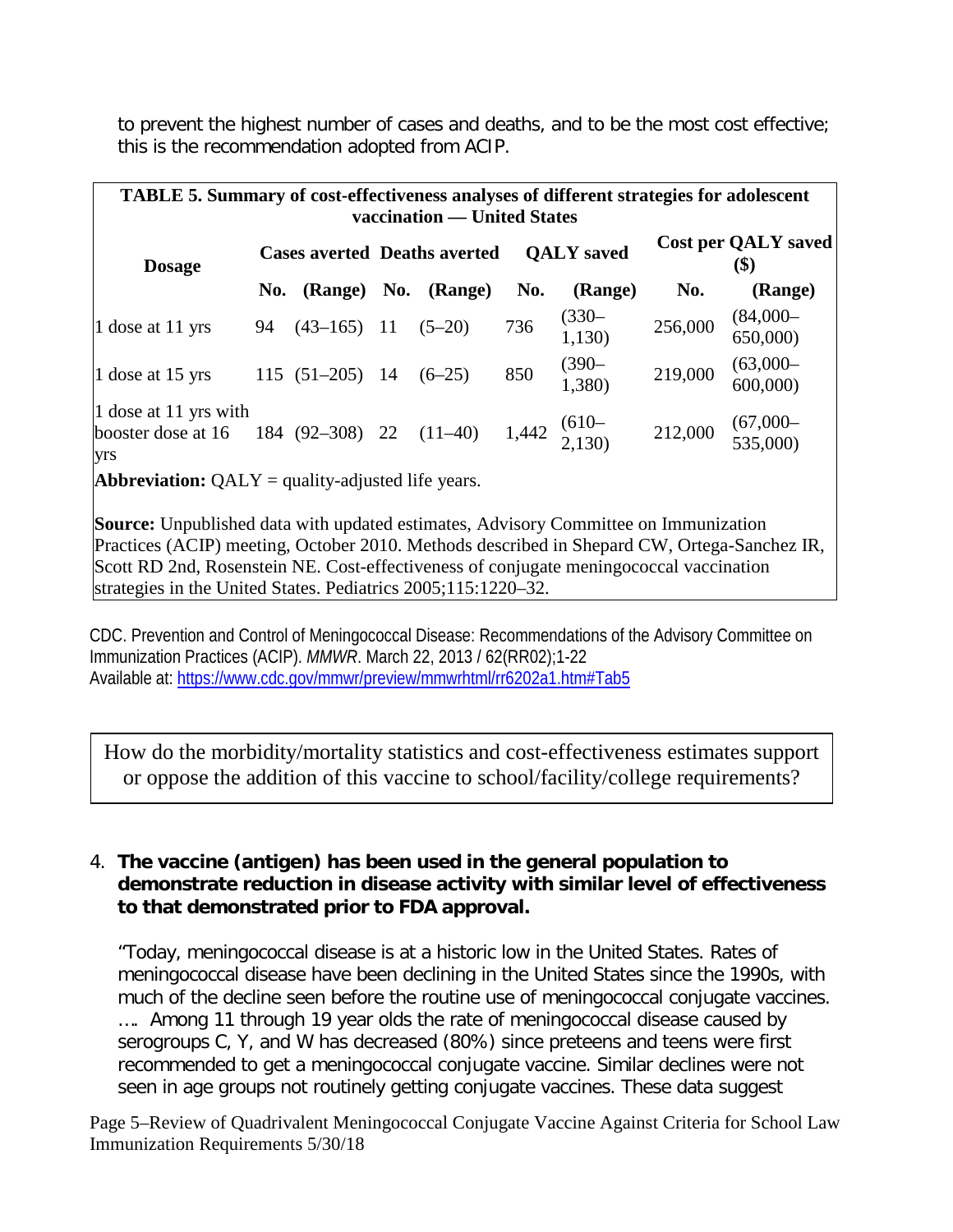meningococcal conjugate vaccines provide protection to those vaccinated, but do not provide protection to the larger, unvaccinated community through herd immunity."

With an uncommon disease like meningococcal disease, a lot of people need to get a vaccine before its effectiveness can be measured on a large scale. "Available data suggest that protection from meningococcal conjugate vaccines decreases in many teens within 5 years, which highlights the importance of the 16-year-old booster dose so that teens maintain protection during the ages when they are most at risk for meningococcal disease."

<https://www.cdc.gov/vaccines/vpd/mening/public/index.html>

"To assess vaccine effectiveness among adolescents, CDC carried out a simulation study of breakthrough disease (i.e., cases that occur among vaccine recipients) and a case-control study. The first estimate of vaccine effectiveness was based on a simulation approach that calculated the expected number of cases in vaccinated persons… When the number of expected cases was compared with the observed number of breakthrough cases, vaccine effectiveness during 2005–2008 was estimated to be 80%–85%."

"A case-control study evaluating the vaccine effectiveness of meningococcal conjugate vaccine in adolescents began in January 2006." The below table summarizes the results.

| Years vaccinated prior to<br>study | Vaccine Effectiveness | Confidence Interval |
|------------------------------------|-----------------------|---------------------|
| < 1                                | 82%                   | 54%-93%             |
| $1 - 2$                            | 80%                   | 52%-92%             |
| $2 - < 3$                          | 71%                   | 34%-87%             |
| $3 - 6$                            | 59%                   | 5%-83%              |
| Overall estimate 0-6 years         | 69%                   | 50%-81%             |

"Although CIs around the point estimates are wide, these results suggest that vaccine effectiveness wanes over time."

CDC. Prevention and Control of Meningococcal Disease: Recommendations of the Advisory Committee on Immunization Practices (ACIP). *MMWR*. March 22, 2013 / 62(RR02);1-22. Available at<http://www.cdc.gov/mmwr/preview/mmwrhtml/rr6202a1.htm>

#### 5. **The vaccine is necessary to prevent diseases known to be spread in schools or facilities, respectively and will increase safety in the school/facility environment.**

Page 6–Review of Quadrivalent Meningococcal Conjugate Vaccine Against Criteria for School Law Immunization Requirements 5/30/18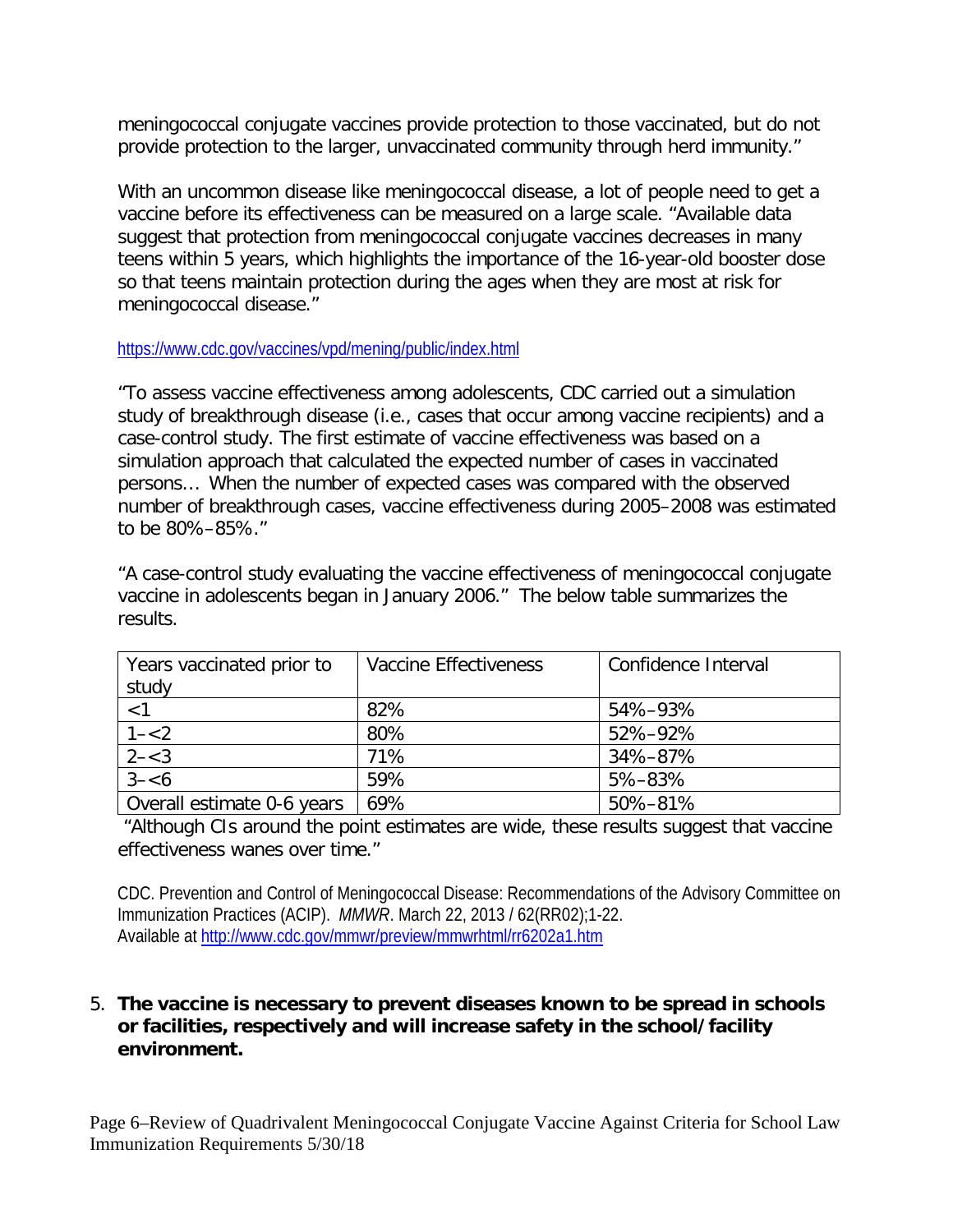The communicability of meningococcal disease is generally limited. Recognized environments increasing the risk of meningitis include college freshmen living in dorms and household contacts of persons with meningococcal disease. According to CDC, "In studies of households in which a case of meningococcal disease has occurred, only 3%–4% of households had secondary cases. Most households had only one secondary case. Estimates of the risk of secondary transmission are generally 2–4 cases per 1,000 household members at risk. However, this risk is 500–800 times that in the general population." For this reason, antibiotics are given to household members of persons with meningococcal disease, so as to eradicate the organisms before they can cause invasive disease.

CDC Meningococcal Disease website. Available at<http://www.cdc.gov/meningococcal/index.html>

CDC. *Epidemiology and Prevention of Vaccine-Preventable Diseases*, 13th Edition, pages 231-245. Available a[t http://www.cdc.gov/vaccines/Pubs/pinkbook/downloads/mening.pdf](http://www.cdc.gov/vaccines/Pubs/pinkbook/downloads/mening.pdf)

Would this vaccine requirement have the potential to reduce the spread of disease in the school/facility/college setting, or is the goal to reduce disease in the community at large? Would this vaccine requirement have the potential to reduce the number of cases of disease, or would it have the potential to prevent outbreaks?

6. **Requiring the vaccine for school law will make a significant difference in vaccine coverage in the preschool/school/college populations and vaccinating the infant, child, adolescent or young adult against this disease reduces the risk of person-to-person transmission.** 

Requiring the vaccine would have a significant impact on vaccine coverage for adolescents. As of May 2018, 77% of adolescents ages 13-17 had at least one dose of MCV4, up from 70% in 2015; 63% were up-to-date with the recommended number of doses (1 or 2) based on age and previous vaccination history (i.e., one dose for ages 13-15, one dose at age 16-17 (one or two doses total), or one dose within the past three years for ages 16-17 (one or two doses totatl)) National Immunization Survey – Teen 2016 estimates one dose MCV4 coverage for 13-17 year olds in Oregon at 70.5%  $(\pm 6.0)$  compared to 82.2%  $(\pm 1.0)$  for the U.S.

Oregon ALERT Immunization Information System, 2018.

Page 7–Review of Quadrivalent Meningococcal Conjugate Vaccine Against Criteria for School Law Immunization Requirements 5/30/18

CDC. National, Regional, State, and Selected Local Area Vaccination Coverage Among Adolescents Aged 13–17 Years — United States, 2016. *MMWR*. 2017 / 66:874–882 Available at:<https://www.cdc.gov/mmwr/volumes/66/wr/mm6633a2.htm>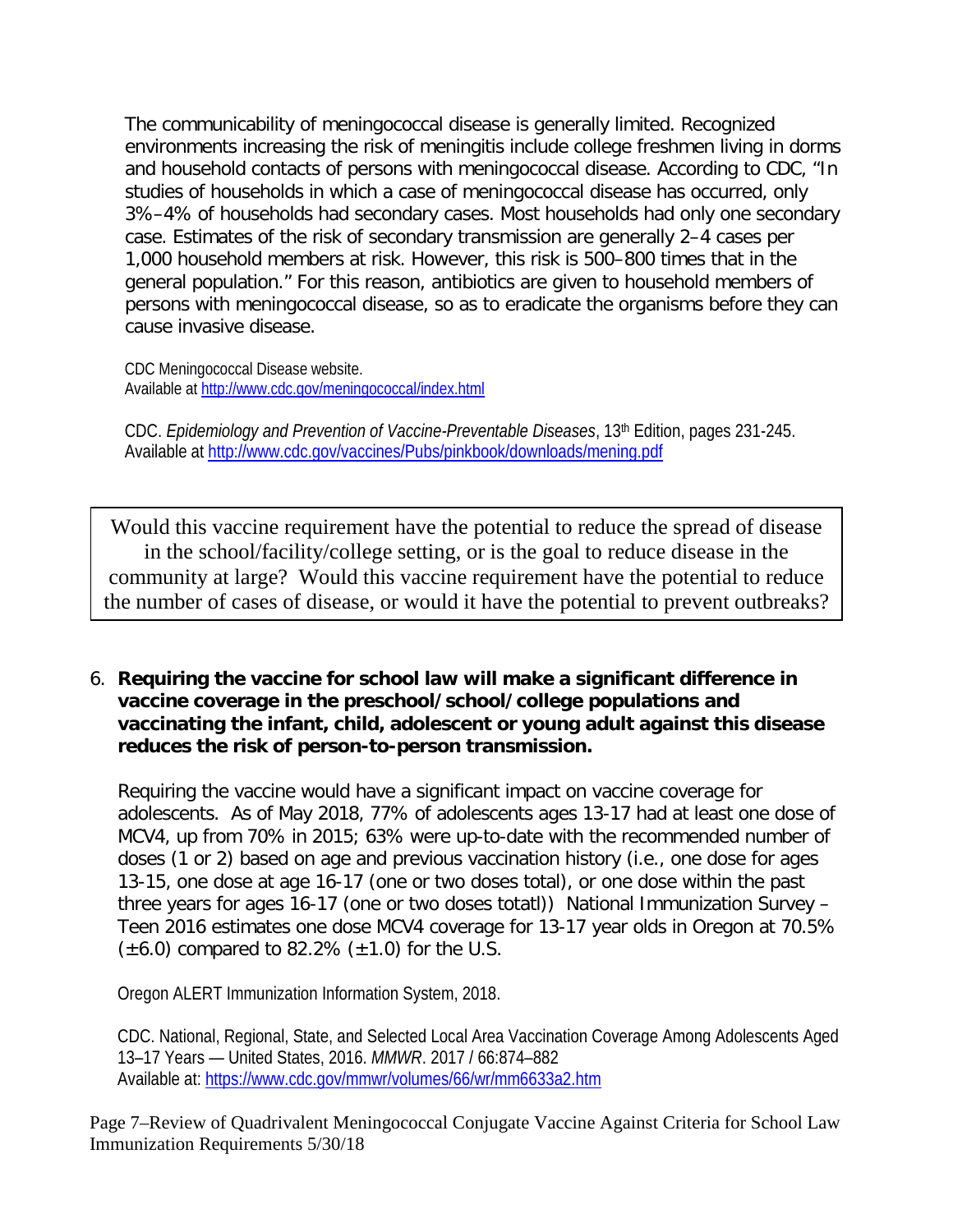#### 7. **The vaccine is acceptable to the Oregon medical community and the general public.**

Uptake of MCV4 has been increasing in Oregon, demonstrating acceptance from the medical community and general public.

What level of provider/public acceptance and vaccine uptake are necessary so that addition of this vaccine to school/facility/college law would be most effective? If uptake and acceptance are very high, the requirement would have little impact, and if very low, the requirement would face a lot of resistance.

#### 8. **Ensure that sufficient funding is available on a state level to purchase vaccines for children who would need to meet the new law requirements.**

A vaccine should not be added to school law requirements unless it is assured that every child has access to the vaccine and that it is affordable. If the cost of the vaccine exceeds the funding available through federal programs, it will be necessary for the state to set aside funds to purchase the proposed required vaccine. A single dose of MCV4 vaccine current costs the state \$101-109 depending on the product. Most children are covered for MCV4, through the Vaccines for Children program or private insurance. College students who are 18 years or younger may also be eligible for the Vaccines for Children program. It is unknown how many college students in Oregon are uninsured or underinsured. Additional factors that would need to be considered in making an estimation of cost for college students would include the number of first year college students living in residential housing, the uptake of vaccine in first year college students, the proportion with insurance covering MCV4, the number of students coming from other states and the number of freshmen over 18 years of age as these students would not be eligible for the VFC program. Clinics receiving state-supplied vaccine cannot charge parents or students a fee for the vaccine or administration if they are financially unable to pay, and this has a financial impact on the counties and clinics participating in the Vaccines for Children's program. Additional burden would be placed on the local health departments and public clinics as they are required to vaccinate all people that need vaccines for school.

317 Funded Vaccine—Effective February 1, 2018. Oregon Health Authority, Public Health Division, Immunization Program.

#### 9. **There is a stable and adequate supply of vaccine.**

Page 8–Review of Quadrivalent Meningococcal Conjugate Vaccine Against Criteria for School Law Immunization Requirements 5/30/18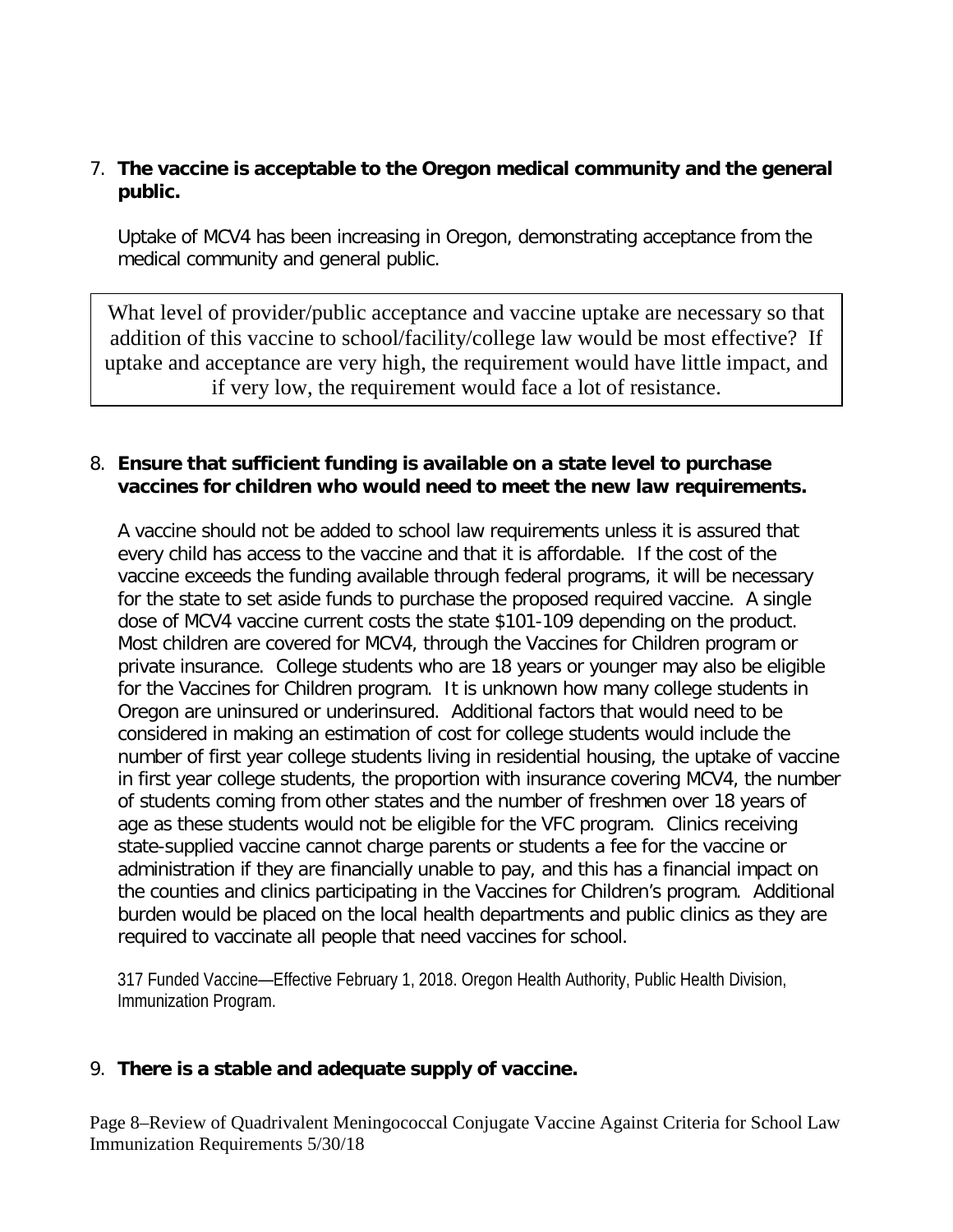There is a stable and adequate supply of vaccine at this time. Menactra (sanofi pasteur) was licensed in 2005, and a second quadrivalent meningococcal conjugate vaccine, Menveo (Novartis) was licensed in 2010.

#### 10.**The administrative burdens of delivery and tracking of vaccine and Oregon school/facility rule implementation is reasonable in light of any other vaccines currently being phased in to law.**

For schools and children's facilities, whenever new immunization requirements are added, schools have to contact more families about needed vaccines and spend time educating parents. Computer software upgrades must be made and paid for, and must be approved by the state. Many computer programs used by schools, child care facilities and local health authorities for data collection and reporting are not currently designed to accept meningococcal vaccines, so programming changes would be extensive. Exclusion orders and Certificate of Immunization Status forms would require revision. Local health departments would have to prepare and mail more exclusion orders, provide more community clinics and communicate with local providers and parents about the new rule changes to ensure that children will not be excluded from school. Adding more vaccines when still phasing in other vaccines can then lead confusion and frustration that can potentially overwhelm the partners in the process which may weaken the effectiveness of school law enforcement. The phasing in of Hepatitis A for students through grade 12 will be complete in 2021. MCV4 is recommended at 11-12 years and 16 years of age, so the grades for the requirements to start would likely be  $7<sup>th</sup>$  and 11<sup>th</sup> grades. A new requirement has never been implemented in a high school grade. It is unknown the effect this may have on high school drop out rates.

At this time, measles is the only state-mandated vaccine for college students. Some colleges do not have an electronic method for tracking and enforcement of immunization requirements, so the process is time intensive. Additional requirements at the college level would require more staff time. A requirement only for first year students living in college housing could pose additional tracking difficulties for colleges. Some colleges currently require meningococcal vaccines.

#### 11.**The burden of compliance for the vaccine is reasonable for the parent/caregiver.**

For adolescents, MCV4 can be administered with other recommended immunizations, including Tdap. Tdap is currently required for 7th grade students, so one additional clinic visit would be necessary to receive the second dose of vaccine if a two-dose requirement was implemented. ORS 433.269 states, "Local health departments shall make immunizations available for administration under the direction of a local health

Page 9–Review of Quadrivalent Meningococcal Conjugate Vaccine Against Criteria for School Law Immunization Requirements 5/30/18